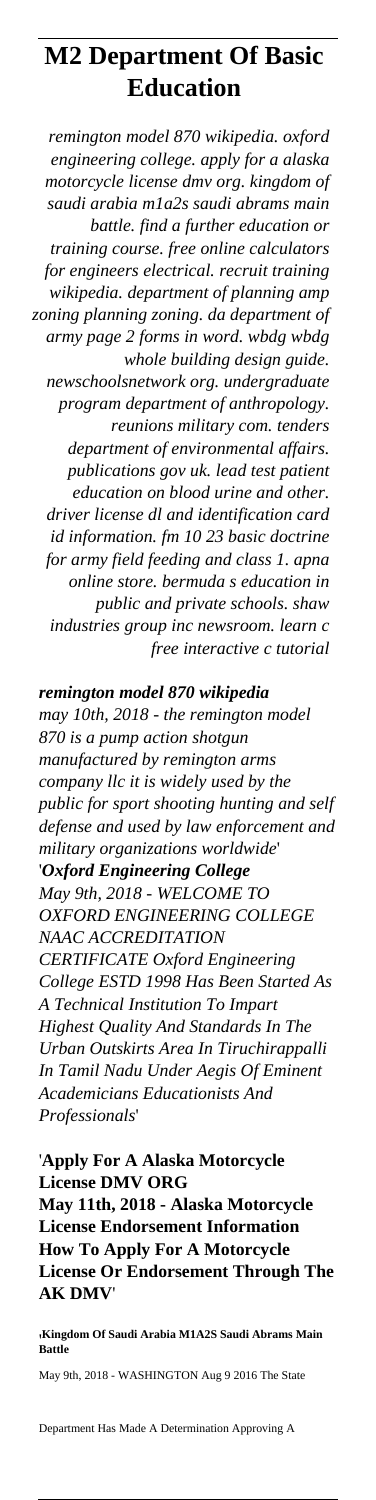Possible Foreign Military Sale To The Kingdom Of Saudi Arabia For M1A2S Saudi Abrams Main Battle Tanks And M88Al A2 Heavy Equipment Recovery Combat Utility Lift Evacuation System HERCULES Armored Recovery Vehicles ARV Equipment Training And Support'

#### '*find a further education or training course*

*may 11th, 2018 - find a further education or training course keyword area*' '*free online calculators for engineers electrical*

*may 8th, 2018 - calculators engineering mechanical electrical electronics design construction manufacturing consultant layout software chemical plastic*

*polymers*''**RECRUIT TRAINING WIKIPEDIA** MAY 10TH, 2018 - RECRUIT TRAINING MORE COMMONLY KNOWN AS BASIC TRAINING OR COLLOQUIALLY BOOT CAMP REFERS TO THE INITIAL INSTRUCTION OF NEW MILITARY PERSONNEL RECRUIT TRAINING IS A PHYSICALLY AND PSYCHOLOGICALLY INTENSIVE PROCESS WHICH RESOCIALIZES ITS SUBJECTS FOR THE DEMANDS OF MILITARY EMPLOYMENT'

'**DEPARTMENT OF PLANNING AMP ZONING PLANNING ZONING** MAY 11TH, 2018 - THE MISSION OF THE DEPARTMENT OF PLANNING AND ZONING IS TO PROMOTE LIVABLE COMMUNITIES WHICH ENHANCE THE QUALITY OF LIFE FOR THE PRESENT AND THE FUTURE'

'*da department of army page 2 forms in word*

*may 9th, 2018 - convenient da army forms in microsoft word the automatic form fill feature makes filling out your forms easier 100 satisfaction guarantee savable and reusable*''**WBDG WBDG**

**Whole Building Design Guide**

May 11th, 2018 - The Gateway to Up To Date Information on Integrated Whole Building Design Techniques and Technologies The goal of Whole Building Design is to create a successful high performance building by applying an integrated design and team approach to the project during the planning and programming phases''*newschoolsnetwork Org*

*May 7th, 2018 - We Are An Independent Charity Providing Advice And Resources For Those Interested In Starting A Free School Or Want More Information About Free Schools*'

### '**Undergraduate Program Department Of Anthropology**

May 8th, 2018 - This Is The Department Of Anthropology Website Information You Can Find On This Website Includes Undergraduate Program Graduate Program Faculty Research News And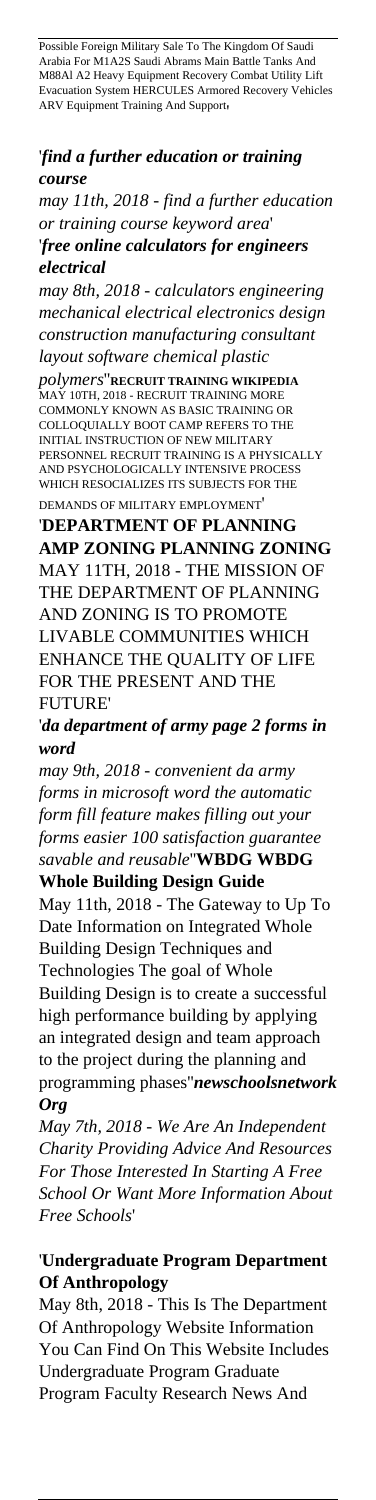Events Alumni Newsletters Contact Information And Many Other Resources' '**REUNIONS MILITARY COM MAY 7TH, 2018 - © 2018 MILITARY** ADVANTAGE ADCHOICES'

# '**Tenders Department of Environmental Affairs**

May 2nd, 2018 - 2013 Bid no Description Bidder E1239 Appointment of a service provider to facilitate the placement of advertisements for vacancies posts and notices bids in the print media on behalf of the department for a period of 2 years''**PUBLICATIONS GOV UK MAY 11TH, 2018 - HELP US IMPROVE GOV UK DON'T INCLUDE PERSONAL OR FINANCIAL INFORMATION LIKE YOUR NATIONAL INSURANCE NUMBER OR CREDIT CARD DETAILS**'

## '**Lead Test Patient Education on Blood Urine and Other**

May 8th, 2018 - The lead test is used to determine the concentration of lead in the blood at the time the sample was collected The blood lead test is used to screen for exposure to lead'

## '*Driver License DL and Identification Card ID Information*

*May 11th, 2018 - NOTE If your driver education and driver training were taken in a state other than California DMV will accept either a To Secondary Schools Other Than California Schools form DL 33 form completed by the out of state secondary school*'

'**fm 10 23 basic doctrine for army field feeding and class 1**

**May 10th, 2018 - fm 10 23 basic doctrine for army field feeding and class 1 operations management Free ebook download as PDF File pdf Text File txt or read book online for free**''*APNA Online Store*

*May 7th, 2018 - e3learning provides innovative solutions for online learning and compliance management*''**bermuda s education in public and private schools** may 10th, 2018 - bermuda s education in public and private schools after secondary schooling at home or abroad those qualified go overseas to universities by keith archibald forbes see about us exclusively for bermuda online'

'**Shaw Industries Group Inc Newsroom** May 11th, 2018 - Newsroom About Shaw Shaw Industries Group Inc supplies carpet resilient hardwood laminate tile